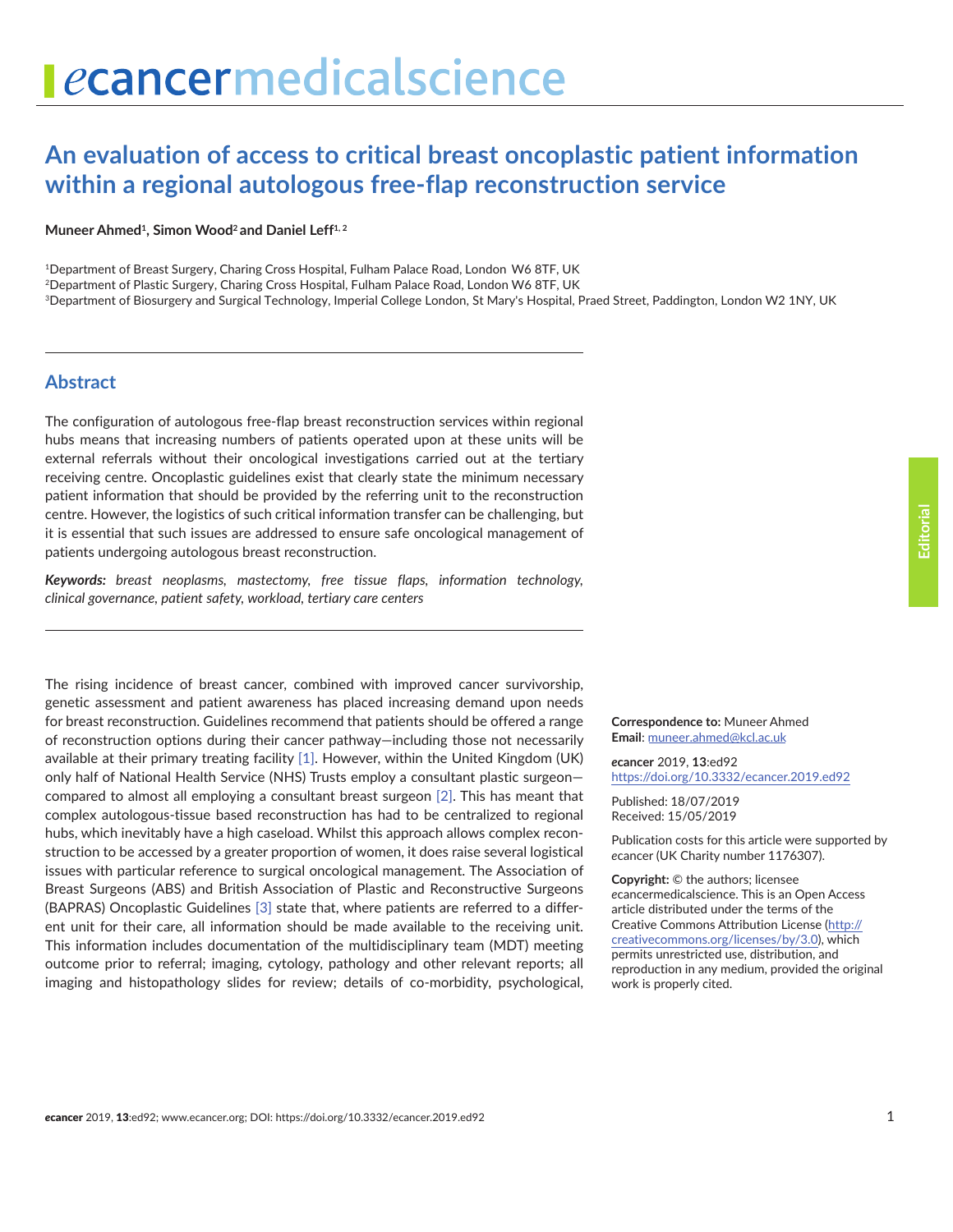psychiatric and other relevant medical history [\[3\].](#page-2-0) This information is considered the minimum critical information required by a receiving reconstruction unit to safely function.

However, transfer of such standard, essential data is not without its own difficulties. We prospectively evaluated these potential logistical issues within our complex autologous reconstruction unit—serving a population of 2 million people in North-West London which receives external referrals from across this region. Over a 6-month period from October 2018 to April 2019 all patients undergoing autologous breast reconstruction (internal and external referrals)—as recorded on a prospectively maintained database—were evaluated for the operating surgeon availability of the gold-standard ABS/BAPRAS Oncoplastic Guideline dataset on the Trust's online information system (CERNER<sup>TM</sup>) on the day of reconstructive surgery. Of 61 patients undergoing free-flap reconstruction, just over half (31/61) were external referrals to the tertiary referral centre (Charing Cross Hospital). Of these 31 external referrals, only 9 patients had their oncological surgery—skin-sparing mastectomy and axillary staging—performed by the surgical oncologist from the referring centre. Sixteen patients had not been clinically assessed at Charing Cross Hospital Breast Clinic and 5 had no recorded MDT discussion. For 16 patients, a formal histopathological report confirming their breast cancer diagnosis had to be obtained on the morning of surgery. Thirtyfour patients underwent upfront sentinel node biopsy or fine-needle aspiration (FNA) of abnormal axillary nodes with results only obtained on the day of mastectomy and reconstruction in just under half (14/34) of these patients. Mammography and ultrasonography imaging were not available for review in 23 patients and of 31 patients who underwent magnetic resonance imaging (MRI), 27 did not have formal imaging available for review. For the 31 external referrals, the median email correspondence received by the Charing Cross Hospital breast MDT co-ordinator for managing care was 4 emails with enclosed documentation per patient (range 1-11).

This snapshot of difficulties in accessing gold-standard information in a regional tertiary referral reconstruction unit is unlikely to be in isolation and applicable to anywhere with centralization of services. Interestingly, during this evaluation period, no serious adverse events were recorded. This demonstrates that despite the absence of easily accessible data online, the operating surgeon was forced to access it via different means to perform the surgical oncological component of the reconstruction. Clearly, this is time-consuming, labour-intensive and risks delay, or cancellation of scheduled surgery involving multiple-teams should the data not become available.

There are different potential approaches to tackling these issues. The ideal scenario would be a technological-based platform providing a server storage facility, which would allow immediate cross-site access to confidential breast reconstruction patient information as soon as it becomes uploaded at one site. This would be used exclusively for reconstruction patients with appropriate EU General Data Protection and Regulation (GDPR). The creation of such a platform would be far more practical and cost-effective than generalized harmonization of information technology (IT) services across different NHS Hospital Trusts, which would involve great expense. This would allow immediate access to critical information for all necessary parties and ensure that as soon as it is available at one site it would be visible on multiple sites. Additionally, it avoids replication of workload, highlighted by the current scenario of multiple emails being received by the MDT co-ordinator—up to 11—for each patient. Clearly, this would require investment for such an IT infrastructure project. Unfortunately, within financially constrained health care services, the priority to adopt such an approach is unlikely to be high enough across multiple NHS Trusts. An alternative is to ensure that the oncological surgery is performed by a surgeon from the referring unit where all the cancer work-up has been performed, allowing unfettered access to all necessary information. In this evaluation, only one-third (9/31) of patients from the referral centres had their surgery performed by a surgeon who originally diagnosed their cancer. In terms of work-force planning and capacity, this is likely impractical unless further surgical staff are employed or allocated such a role as to specifically cover the reconstruction cases from their units. This would ensure correct surgery on the day of operation, but the patient information—possessed by the surgical oncologist from the remote site—would still need to be available post-operatively at the tertiary centre for adjuvant treatment management and should complications develop warranting intervention. Ultimately, this means that the information does need to be transferred in some form. The establishment of a formal proforma—demonstrating the critical information from the ABS/BAPRAS guidelines that requires transfer—for which, each item must be completed, and accompanying documents supplied before the patient can be seen in the tertiary centre may be a more practical immediate solution. This documentation should be vetted at the receiving unit by the oncoplastic fellow—managing the organization of the reconstruction lists—and on their satisfaction with the transferred data content, an outpatient clinic appointment arranged.